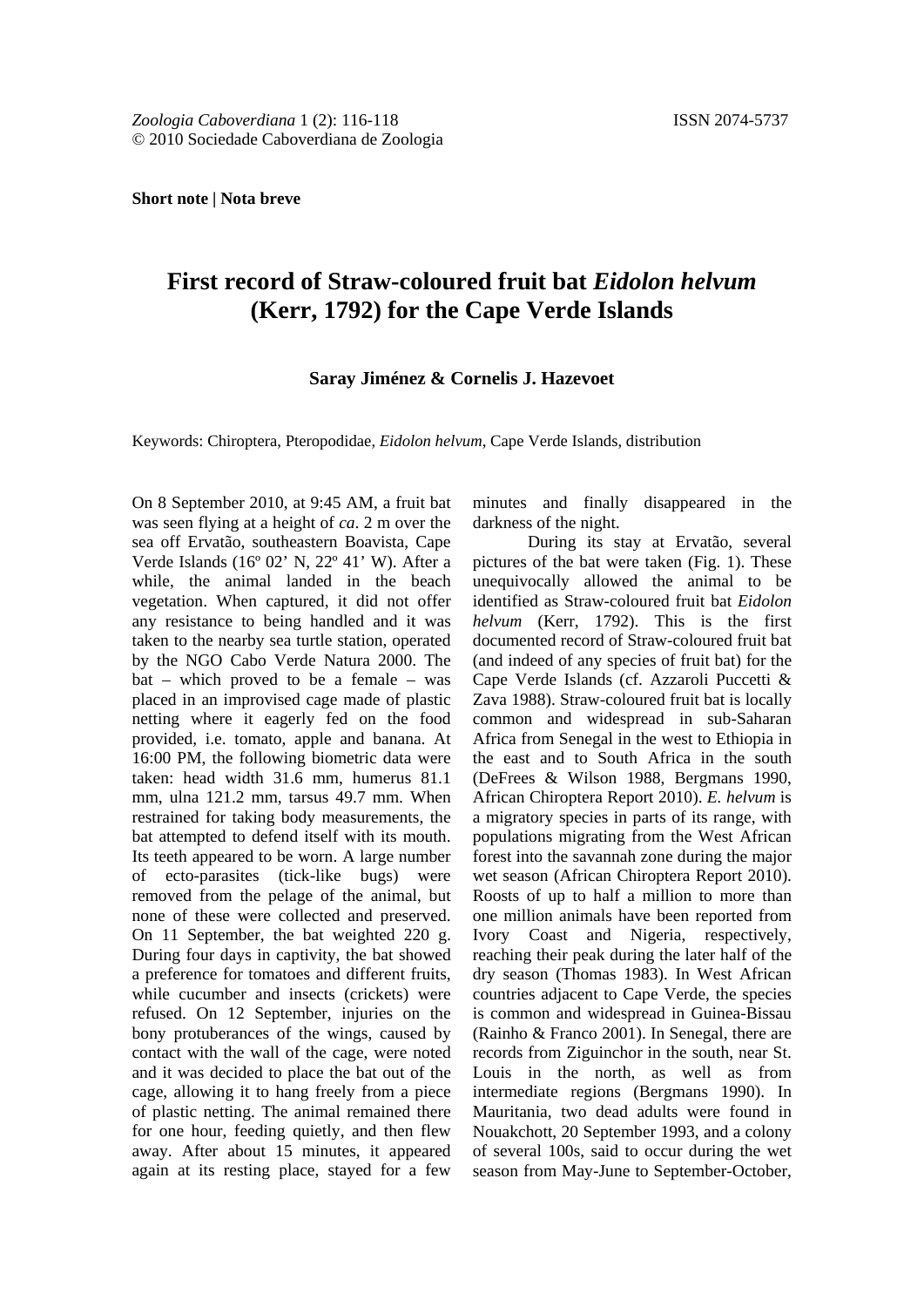was present there during 1993-1995 (Cosson *et al*. 1996). Furthermore, there is a specimen in the collection of the zoological museum of Berlin, which, according to the label, was caught at sea near Las Palmas, Canary

Islands, 8 April 1915 (Bergmans 1997). If anything, the present record from the Cape Verde Islands agrees with the species' known period of occurrence in Mauritania.



Fig. 1. Straw-coloured fruit bat *Eidolon helvum*, Ervatão, Boavista, Cape Verde Islands, 9 September 2010 (Adolfo Marco)

## ACKNOWLEDGEMENTS

We thank Pedro López for his mediation and Adolfo Marco for making available the photograph. Wim Bergmans and Carlos Ibañez confirmed the taxonomic identity of

the bat. Wim Bergmans and George Sangster kindly provided literature, while the former also critically read a draft version of this note.

## **REFERENCES**

- African Chiroptera Report, 2010. African Chiroptera Project, Pretoria. Pp. i-xviii, 1-4325. Available from [http://www.Africanbats.org](https://sites.google.com/site/africanbats/african-chiroptera-report)
- Azzaroli Puccetti, M.L. & B. Zava, 1988. Nouvelles données sur les chiroptères des îles du Cap-Vert. Bollettino della

Museo Regionale di Scienze Naturali di Torino 6: 603-615.

Bergmans, W., 1990. Taxonomy and biogeography of African fruit bats (Mammalia, Megachiroptera). 3. The Genera *Scotonycteris* Matschie, 1894, *Casinycteris* Thomas, 1910, *Pteropus*